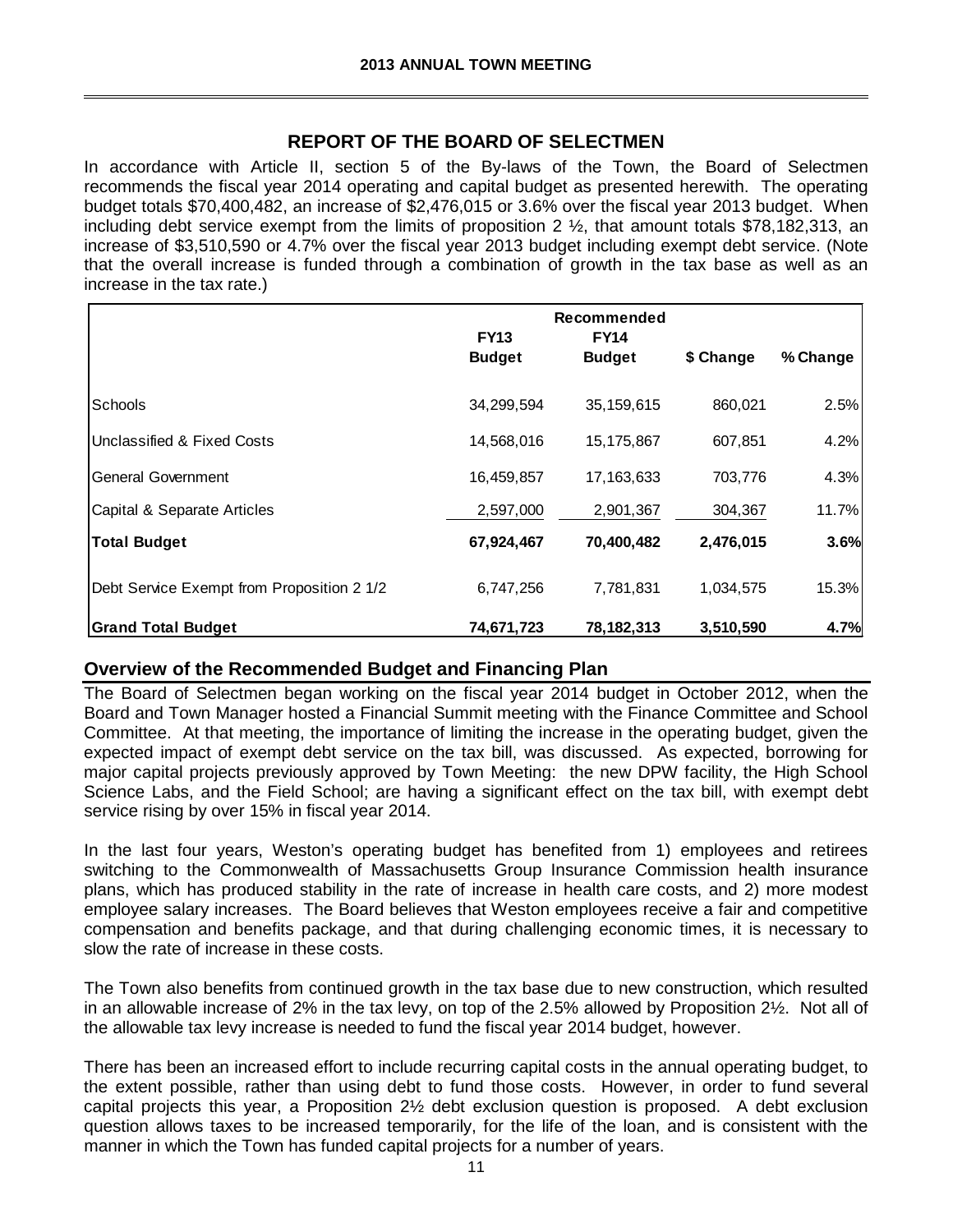## **Selectmen's Budget Principles**

In developing the Annual Operating Budget, the Board of Selectmen has focused on the following principles in order to preserve the Town's financial condition:

- 1. Current revenues should be sufficient to support current expenditures.
- 2. Debt will not be used to fund current operating expenditures.
- 3. Expenditures for capital items that recur annually should generally be included in the operating budget.
- 4. The proposed budget should include adequate reserves and contingency funds.
- 5. The proposed budget should include sufficient funds for building and other infrastructure maintenance to ensure that capital facilities and equipment are properly maintained.
- 6. The operating and capital budget will strive to maintain the core services currently provided and recognize that periodically changes in service needs may require that some additional resources be provided.

# **Key Financial Issues Facing the Town**

While the Town's operating and capital budget has many complexities to it, the Selectmen would like to point out certain matters deserving specific attention:

- I. **Revenue Growth**: The property tax remains the Town's primary revenue source, comprising 85% of total revenues. Because Weston has very little commercial development, residential property owners pay 95% of the total property tax collected by the Town. State Aid, which is 5.2% of total revenues, is also an important revenue source; however, it continues to be unpredictable. Local receipts constitute 6.3% of total revenues. Motor vehicle excise tax, the primary source of local receipts, dropped by 7% in FY12, a reduction of almost \$200,000.
- II. **Expenditures**: Following are highlights of key expenditure items impacting the fiscal year 2014 budget. Specifically:
	- a. Pension Liability: The Town is part of the Middlesex Retirement System (MRS), which serves 39 municipalities and a number of special governmental districts. Both employees and the Town contribute to a fund that is used to pay current and future pension benefits. For fiscal year 2014, the Town's pension assessment is increasing by \$228,212 or 6.3%. As of January 1, 2012, the Town's pension liability was under funded by approximately \$52.7 million. The funding schedule adopted by MRS must provide for payment in full of the unfunded liability by 2035, which will undoubtedly require annual increases in the assessment of greater than 2.5%. The Town previously voted to set aside \$400,000 in a pension reserve stabilization fund to assist in smoothing future large increases.
	- b. Other Post Employment Benefits (OPEB) Liability: Massachusetts General Law, Chapter 32B requires the Town to provide health insurance for its retirees. The Town is required to conduct regular actuarial studies to determine the value of this liability. The most recent valuation as of June 30, 2011 determined Weston's long-term liability to be approximately \$69 million if calculated on a "pay as you go" basis. That liability drops to \$41 million if it is pre-funded. The actuarial study lays out a funding schedule that requires an additional \$1.6 million in fiscal year 2014 beyond what is budgeted for current year health insurance costs for retirees in order to address the Town's long-term liability. An appropriation in that amount will be proposed at annual town meeting.
	- c. Salaries: Because local government is a service business, over 60% of the Town's budget consists of salaries for municipal and school employees. Nearly all collective bargaining agreements for municipal and school employees expire as of June 30, 2013, and negotiations have begun for successor agreements. Negotiations for the expiring 3 year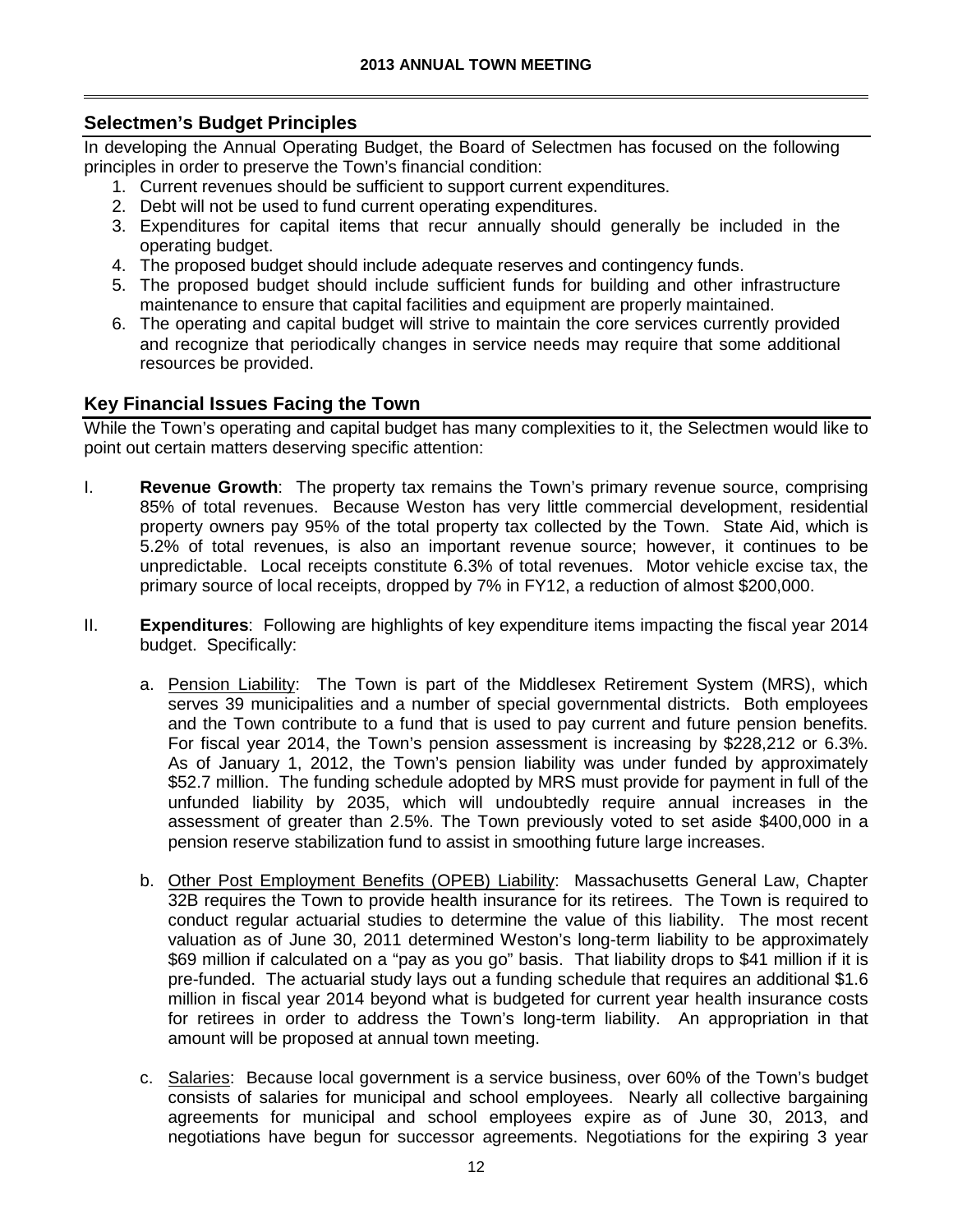agreements produced the lowest rates of increase in compensation in at least 35 years. For fiscal year 2011, nearly all employees received no cost of living adjustment, although step and other contractual increases were granted. For fiscal years 2012 and 2013, negotiated cost of living adjustments ranged from 1.25% to 2.5%, with most employee groups receiving a 1.75% adjustment. For fiscal year 2014, negotiations so far have produced increases of 1.5%-1.75% for those contracts that are settled. The Board of Selectmen, Town Manager and School Committee remain committed to working with the various employee groups to continue to slow the rate of increase in future salary growth.

III. **Reserves**: In 2006, the Board of Selectmen, at the recommendation of the Finance Committee, adopted a comprehensive financial reserve policy to address the Town's increasing unfunded liabilities and lack of financial reserves. This policy addresses operational needs, catastrophic and emergency reserves, maintenance of assets and unfunded liabilities (e.g., post employment health insurance benefits, compensated absences). A summary of this reserve policy may be found on the Town's website: [www.weston.org,](http://www.weston.org/) by clicking on Town Information, Financial Information, and Financial Management Policies. The policy calls for addressing the Town's unfunded liabilities and building financial reserves over several years. Appropriations in accordance with this policy were first made in fiscal year 2006. The fiscal year 2014 budget presented here includes \$3,011,265 to fund a number of different reserve accounts. Funding of reserves is offset by \$250,000 to be transferred from the Well Litigation Settlement Fund – Principal at town meeting.

In its analysis of the Town's financial situation related to the most recent bond issue, Moody's Investor Services stated "*the long term Aaa rating incorporates Weston's wealthy tax base*  favorably located near Boston, a reasonable debt profile and the Town's well managed financial *position, including improved reserve levels*." In its report, Moody's went on to list under the category of Weston's challenges - "*Relatively modest, but improved, reserve position."* 

# **The Fiscal Year 2014 Capital Budget**

The Board of Selectmen is recommending a capital budget that will provide for maintenance, replacements and improvements to our buildings, infrastructure and equipment. Time has proven that deferred capital improvements ultimately result in higher repair and replacement costs in the future. Warrant articles 12 through 19 represent the capital portion of this year's budget. For fiscal year 2014, a total capital budget of \$6,850,032 (excluding Community Preservation Act projects) is requested, of which \$1,702,032 is included in departmental operating budgets, \$1,185,000 is funded with cash and retained earnings, and \$3,963,000 is proposed to be funded by issuing bonds. A summary of the Town's debt service for all capital projects previously approved by Town Meeting is shown in the section below.

The Board of Selectmen is proposing a Proposition 2½ debt exclusion question to exempt from the limitations of Proposition 2½ the debt service payments for \$3,710,000 in bonds for five capital projects to be considered as warrant articles 12-16 at the May 2013 Annual Town Meeting (the remaining \$253,000 is for a water main project, to be funded from water revenues). The debt service for these projects, if approved, will be approximately \$46,375 in fiscal year 2014; \$417,617 in fiscal year 2015; then decreasing each year until the bonds reach maturity. State law establishes the maximum number of years until maturity, which varies between five and thirty years for the proposed projects.

## **Debt/Debt Service**

The Town of Weston has maintained a Moody's Aaa credit rating for many years. This credit rating was reaffirmed by Moody's Investors Service this past year and it allows the Town to borrow funds at the market's most favorable interest rates. Only 23 of 351 Massachusetts cities and towns maintain the Aaa rating, and nationwide only another 176 communities have earned this rating. Below is a historical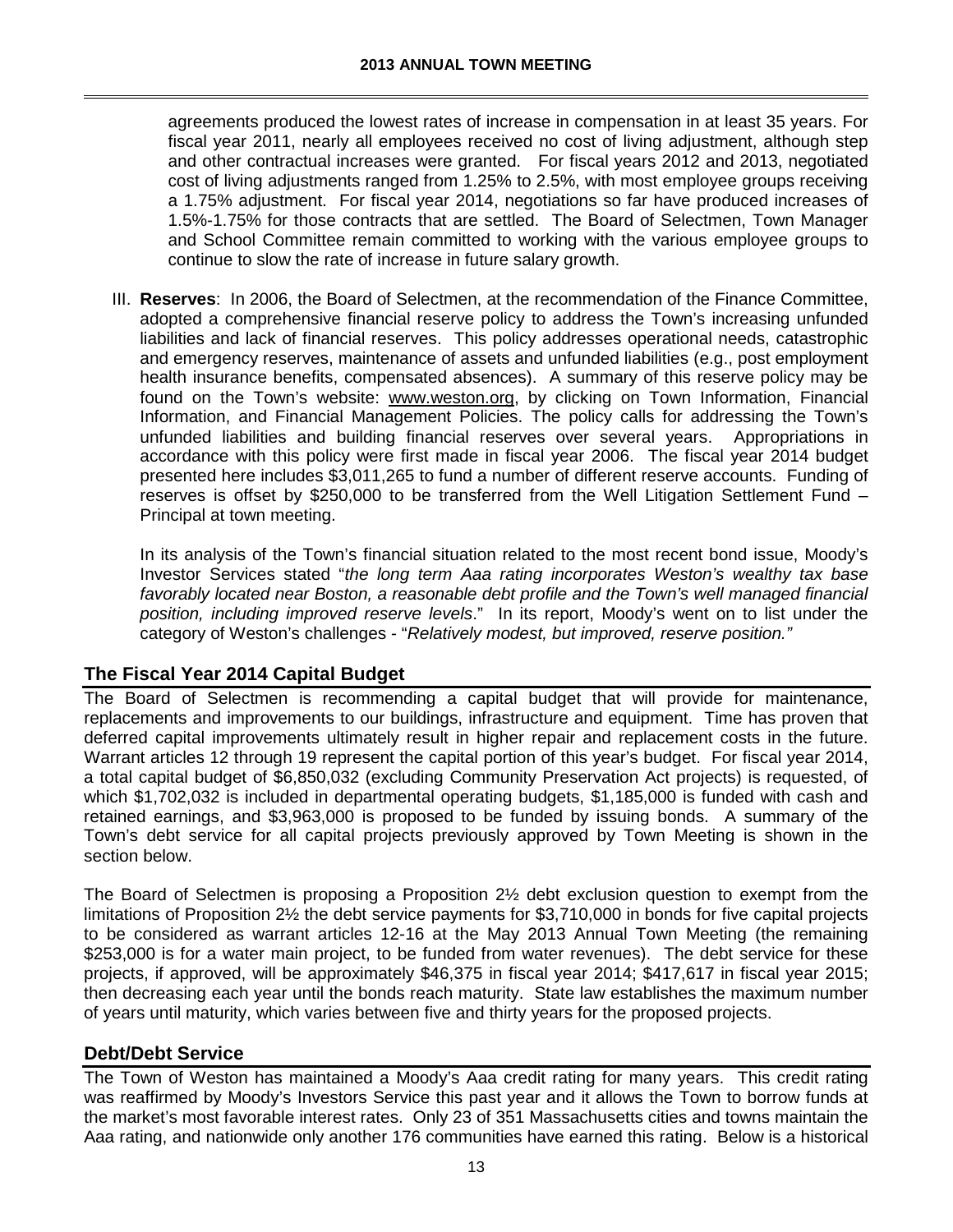| <b>Annual Debt Service</b>     | <b>FY09</b> | <b>FY10</b> | <b>FY11</b> | <b>FY12</b> | <b>FY13</b> | <b>FY14</b> * |
|--------------------------------|-------------|-------------|-------------|-------------|-------------|---------------|
| lGeneral Fund                  | 71.752      | 63.181      | 61.017      | 57.983      | 53.859      | 46,968        |
| Proposition 2 1/2 Excluded     | 7,391,435   | 7,205,908   | 6,810,118   | 7,266,714   | 6,747,256   | 7,781,831     |
| Water                          | 105,267     | 104,329     | 235,405     | 477,378     | 437.494     | 458,117       |
| Community Preservation Fund    | 814,998     | 796.101     | 776.705     | 757.858     | 734,707     | 714,513       |
| <b>Brook School Apartments</b> | 246,017     | 240,005     | 228,494     | 258,071     | 251,877     | 245,439       |
| Total                          | 8,629,469   | 8,409,524   | 8,111,739   | 8,818,003   | 8,225,194   | 9,246,868     |

summary of the Town's debt service. A more detailed debt service schedule can be found in Appendix 1 of this document.

*\* Note: The FY14 amount assumes approval of question 1 on the ballot at the Town election.*

At earlier Town elections, residents have voted to exclude from the tax levy limitations of Proposition 2½ the debt service costs for a number of capital projects. Assuming approval of the debt exclusion questions this year, the total estimated debt service to be excluded from the levy limit in fiscal year 2014, including all previously excluded projects, amounts to approximately \$7,781,831. This is an increase of \$1,034,575 or about 15% more than in fiscal year 2013, of which \$441,185 is debt service for the new Field School.

### **History of Tax Increases in Weston**

Below is a recent history of Proposition 2½ overrides and debt exclusions in Weston:

| <b>Fiscal Year</b> | Override    | Debt Exclusion (total amount of projects approved)                     |  |  |  |  |
|--------------------|-------------|------------------------------------------------------------------------|--|--|--|--|
| 2014 proposed      | \$0         | \$3,710,000                                                            |  |  |  |  |
| 2013               | \$0         | \$750,000                                                              |  |  |  |  |
| 2012               | \$0         | \$45,110,000<br>(includes Field School & High School)<br>Science Labs) |  |  |  |  |
| 2011               | \$0         | \$2,526,937                                                            |  |  |  |  |
| 2010               | \$0         | \$16,020,500<br>(includes replacement DPW facility)                    |  |  |  |  |
| 2009               | \$0         | \$1,234,500                                                            |  |  |  |  |
| 2008               | \$0         | \$2,245,000                                                            |  |  |  |  |
| 2007               | \$1,100,000 | \$2,130,000                                                            |  |  |  |  |
| 2006               | \$1,370,000 | \$2,187,500                                                            |  |  |  |  |
| 2005               | \$0         | \$3,787,000                                                            |  |  |  |  |

## **Property Tax Impact of Proposed Debt Exclusion**

Question 1 on the Town Election ballot requests exclusion of the debt service on five capital projects from the limits of proposition 2 ½. This allows for a temporary tax increase to take place for the term of the bonds. The impact on the tax bill for a median valued property (\$980,600) is projected as shown below in the peak year, which is anticipated to be fiscal year 2015. The Town's debt service is paid with level principal payments and declining interest payments, so after the peak year, the debt service declines each subsequent year.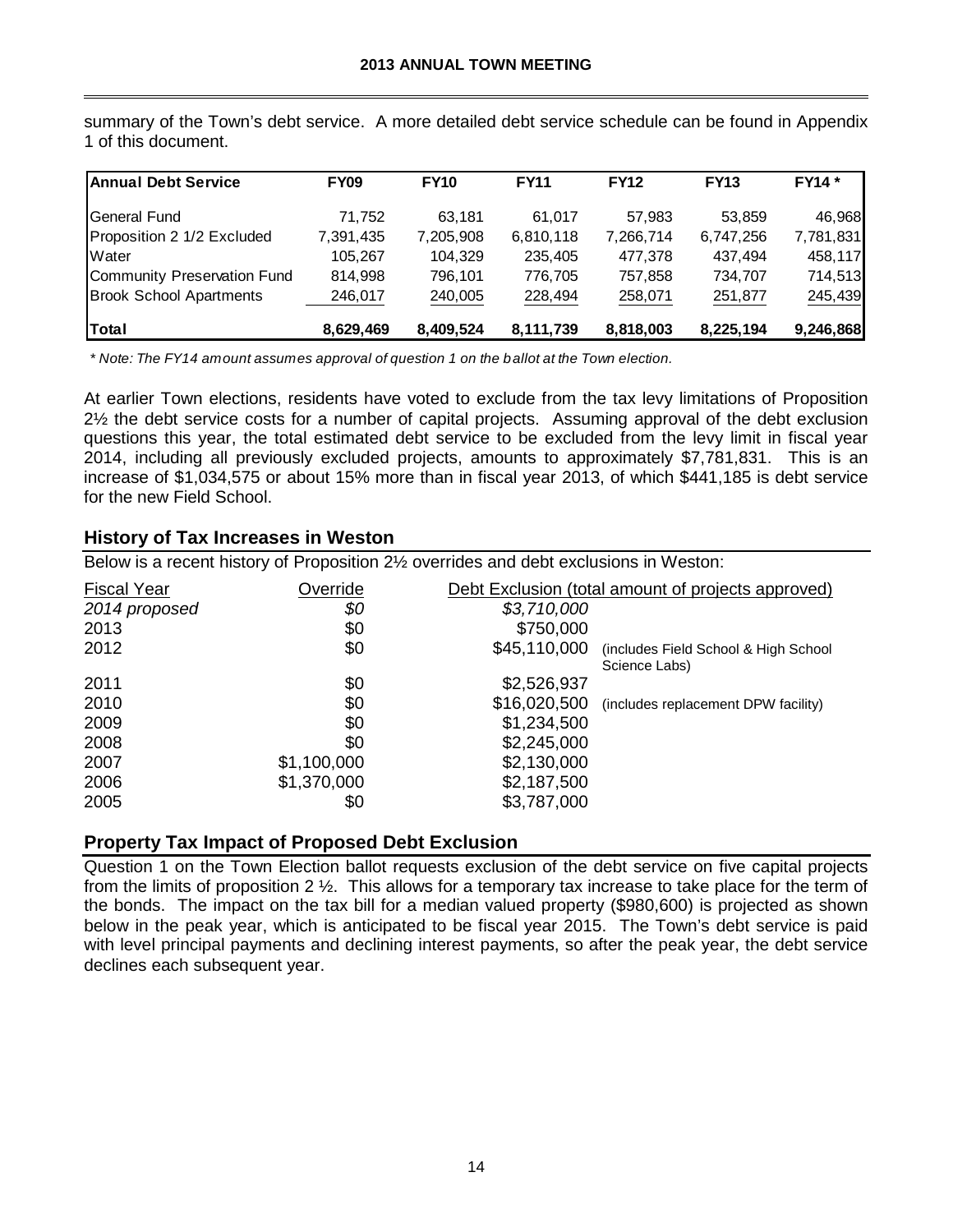| <b>Project</b>                                  | <b>Cost in Peak</b><br>Year (FY15) -<br><b>Median Tax Bill</b> |
|-------------------------------------------------|----------------------------------------------------------------|
| New Police Station - Design Services            | \$14                                                           |
| Case Campus Master Plan - Phase 1               | 23                                                             |
| Roundabout at Newton, Wellesley, School Streets | 18                                                             |
| DPW Drainage Improvement Projects               | 4                                                              |
| South Side Drainage Improvement Project         | 18                                                             |
| <b>Total Debt Exclusion</b>                     |                                                                |

Note: The cost in peak year is calculated using a combination of the total appropriation and the maximum borrowing term, which is determined by state law. The borrowing terms for the above projects range from 5 years to 30 years.

## **Tax Rate Estimate**

It has been customary to provide an unofficial estimate of the tax rate that might result if the financial plans presented in this report are adopted and the assumptions with respect to State aid prove reasonably accurate. Without assuming any increase in assessed valuations for fiscal year 2014, a tax rate of \$12.95 is estimated compared to the tax rate of \$12.40 for fiscal year 2013.

The table which follows provides a summary of components of the property tax bill for a home assessed at \$980,600, which is the median property value in Weston in fiscal year 2013.

|                                      | <b>FY09</b> | <b>FY10</b> | <b>FY11</b>              | <b>FY12</b> | <b>FY13</b> | <b>FY14</b> |
|--------------------------------------|-------------|-------------|--------------------------|-------------|-------------|-------------|
|                                      |             |             |                          |             |             | (estimated) |
| <b>Base Property Tax</b>             | \$9.412     | \$9,785     | \$9.672                  | \$10,268    | \$10,473    | \$10,843    |
| Allowable 2.5% increase/new growth   | 394         | 221         | 539                      | 430         | 394         | 401         |
| Excluded debt (prior and new)        | 1.457       | 1.421       | 1.309                    | 1,358       | 1.292       | 1,455       |
| Proposition 2 1/2 override           | -           |             | $\overline{\phantom{0}}$ |             |             |             |
| Community Preservation Act surcharge | 305         | 310         | 311                      | 326         | 333         | 342         |
| <b>Total Tax Bill</b>                | \$11,568    | \$11,737    | \$11,831                 | \$12,381    | \$12,493    | \$13,042    |

## **Elderly/Low Income Property Tax Relief**

The Board of Selectmen continues to provide programs for financial relief to low income and elderly Weston residents. Currently, the Town provides the following options:

- **Transfer Station Sticker Waiver:** For a full waiver, there is a household income requirement. There is a reduced fee for seniors not meeting the income requirement. Transfer Station stickers are issued at the Treasurer's Office, 1<sup>st</sup> Floor, Town Hall.
- **Water Discount Program:** To receive a 75% discount on water and meter charges if consumption for billing period is less than 5,000 c.f., participants must meet household income requirements as set forth in Community Preservation Surcharge Exemption program. The application process is overseen by the Assessors' Office, 1<sup>st</sup> Floor, Town Hall.
- **Senior Service Program:** Participants earn up to \$1,000 per fiscal year toward their property tax bill. Funding is increased in the fiscal year 2014 budget to allow up to 18 participants. There is no income requirement to participate in this program, but participants must be at least 60 years old or disabled. This program is coordinated through the Council on Aging.
- **Community Preservation Surcharge Exemption:** This program provides a property tax exemption of the 3% property tax surcharge after the first \$100,000 of valuation. Participants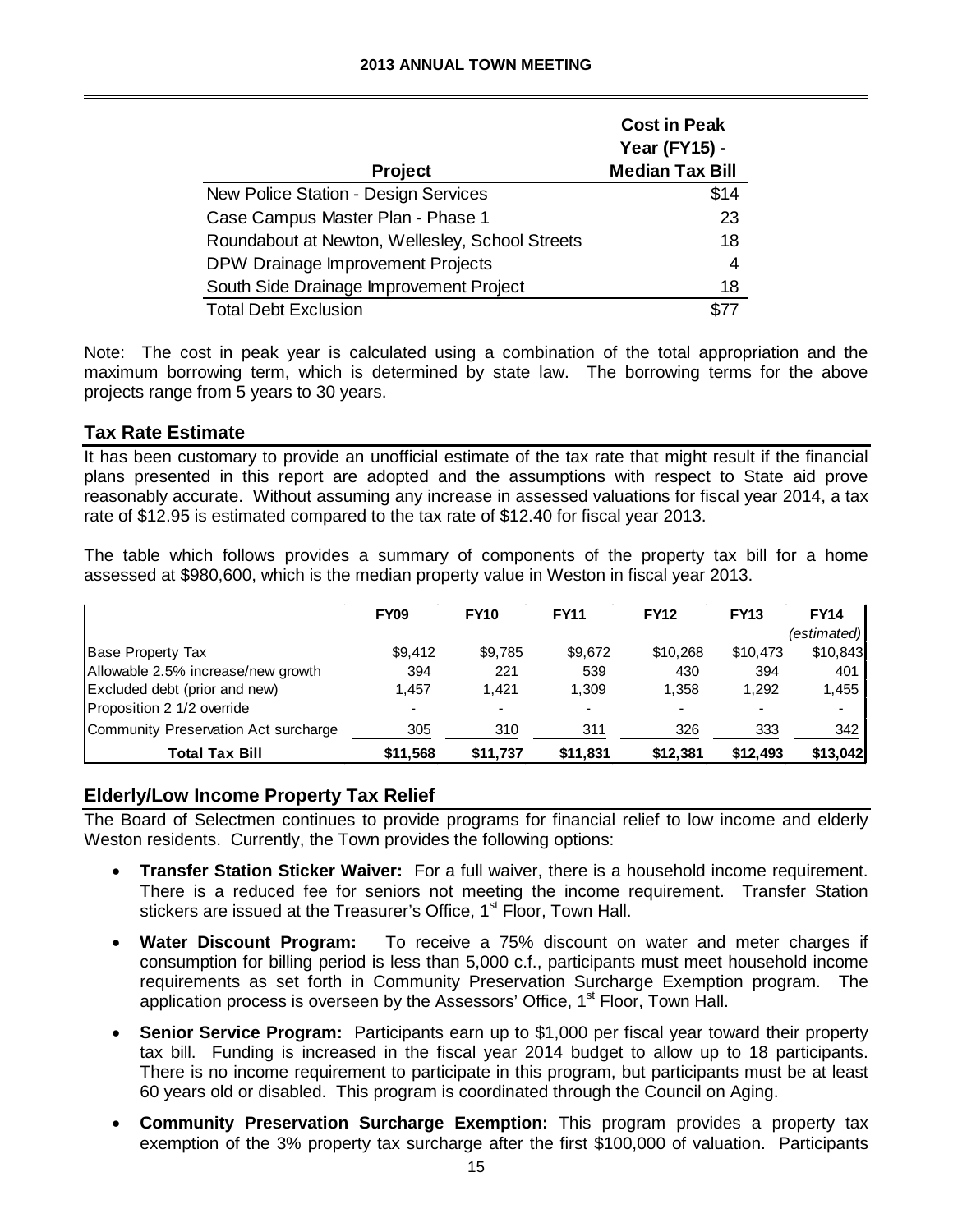must meet household income requirements. The application process is overseen by the Assessors' Office, 1<sup>st</sup> Floor, Town Hall.

- **Property Tax Exemption Program:** This program provides property tax exemptions for categories such as age, veteran status, and disability, as set forth annually by the Legislature. Town Meeting has voted each year to double the allowed amount. Credit is applied to the 3<sup>rd</sup> quarter tax bill. The application process is overseen by the Assessors' Office, 1<sup>st</sup> Floor, Town Hall.
- **Property Tax Deferral Program:** This program allows taxpayers 60 years old and older with annual household incomes less than \$70,000 to defer property taxes at an interest rate adopted by Town Meeting. The deferral is repaid in full to the Town, with accrued interest, upon sale of the property. The application process is overseen by the Assessors' Office,  $1<sup>st</sup>$  Floor, Town Hall.

# **Collective Bargaining**

Of 629 benefit-eligible Town of Weston municipal and school employees, 496 or 79% are unionized. In accordance with Chapter 150E of Massachusetts General Laws, the Town must bargain wages, benefits and working conditions with each union. The contract between the Town and the Union is called the collective bargaining agreement (CBA.) Each union has its own CBA with the Town. In accordance with state law, the CBA cannot exceed a three year term, but can be for a lesser period of time. The process for negotiating successor agreements with the unions is called collective bargaining.

The School Committee bargains with School unions. The Town Manager bargains on behalf of the Board of Selectmen with municipal unions. When bargaining with municipal unions, the Town Manager seeks guidance from the Board of Selectmen regarding the parameters for bargaining. In addition, comparable communities are surveyed to determine how Weston's compensation level compares to towns with similar demographics or geographic location. The Town Manager leads the bargaining team, which includes the Assistant Town Manager/Human Resources Director, the Finance Director and the pertinent Department Manager. For example, the Police Chief is part of the team during negotiations with the Police unions. Once a tentative agreement is reached between the Town bargaining team and the union team, the Town Manager presents the tentative agreement to the Board of Selectmen for approval prior to finalizing the agreement. If the Board of Selectmen approves the tentative agreement, then the union is advised, and they will often vote for ratification. If the agreement is ratified and signed by the union, the Board of Selectmen executes the agreement by signing the successor CBA. Once fully executed, the terms of the agreement are put into place either prospectively or retroactively, depending upon timing. If the union does not vote to ratify the contract, various outcomes can occur, however, in the interim, the terms of an expired contract must be followed.

The CBA is in effect for one or more fiscal years (July 1 through June 30). When a CBA is due to expire, the union approaches the Town Manager expressing the desire to begin the collective bargaining process. However, the unions often will allow the contract to expire prior to initiating collective bargaining for a successor agreement. The Town cannot compel the unions to begin the collective bargaining process, and must adhere to the terms of the existing CBA until a new agreement is approved.

There are collective bargaining agreements with twelve municipal and school employee unions. At the time of this report, only two have finalized negotiations for successor agreements through June 30, 2014.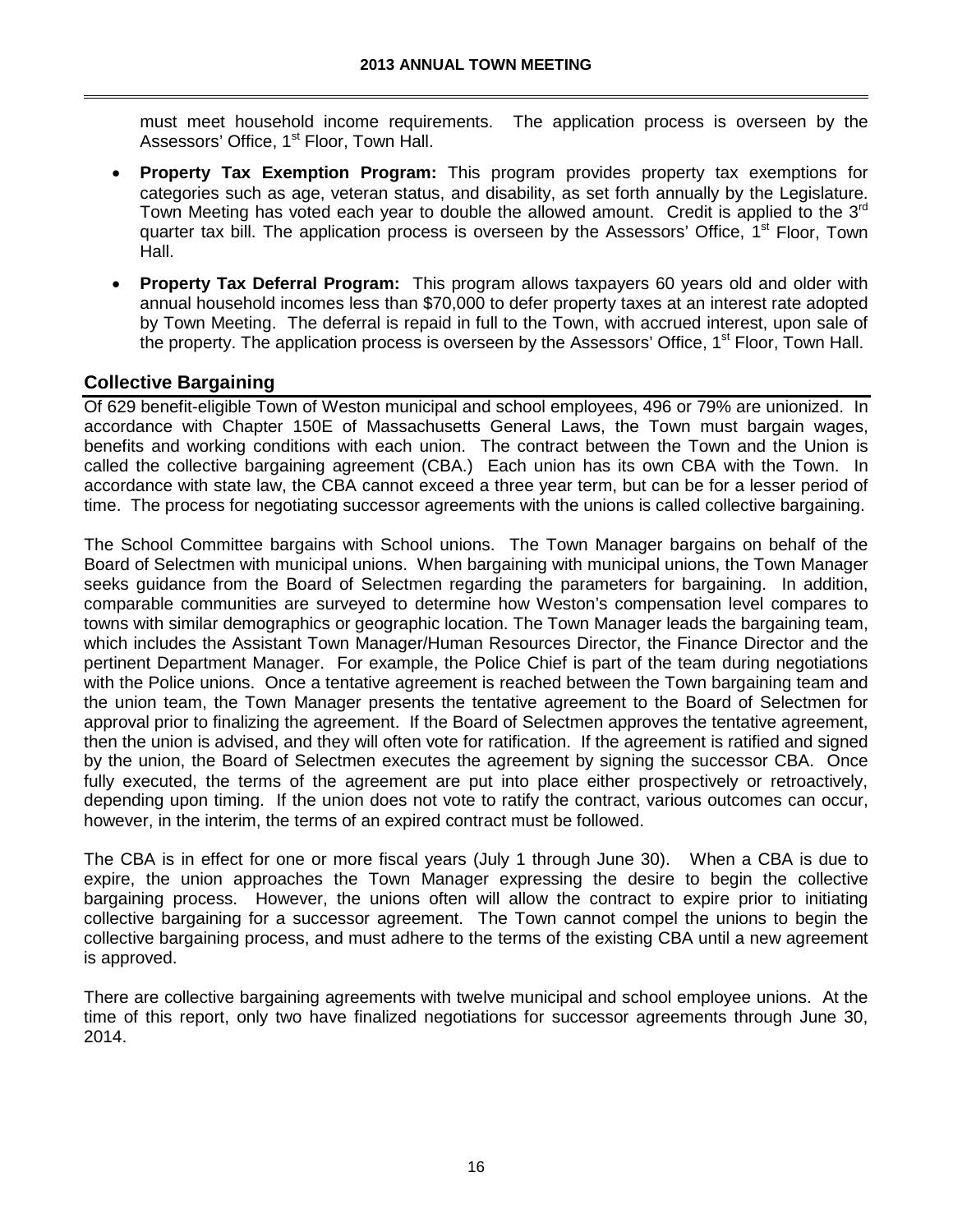### **Employee Benefits**

**Health Insurance:** Health Insurance for Town and School employees and retirees is governed by Chapter 32B of the Massachusetts General Laws.

There are 629 benefit eligible employees, of which about 82% take advantage of health insurance through the Town – 69% in family plans and 31% in individual plans. Prior to switching to the Commonwealth's Group Insurance Commission plans in fiscal year 2010, the utilization rate hovered between 86-87%. In addition, there are 46 family plans and 371 individual plans for retirees, spouses, surviving spouses and dependents.

The FY14 cost to the Town of the most utilized plan, Harvard Pilgrim Independence PPO, is \$16,942 for a family plan and \$6,944 for an individual plan. Contribution rates by the Town of 85% for PPO plans, 87% for HMO plans, and 67% for indemnity plans are fixed until July 1, 2015. In order to join the Group Insurance Commission, the Town and the unions agreed to a 6 year term of agreement.

Participation in the Commonwealth's Group Insurance Commission health plans has allowed the Town's health insurance costs to stabilize. Initially, the Town benefited from a significant premium savings, amounting to approximately \$2.1 million, which represented a 24% decrease from the fiscal year 2009 budget. Premium increases for fiscal year 2014 are 4.4%, on average. The health insurance budget for fiscal year 2014 is 9% higher than the amount actually expended in fiscal year 2008.

**Pension Benefit:** Pensions for Town and School employees are governed by Chapter 32 of the Massachusetts General Laws. The Town's employees are not covered by Social Security. This is significant because the Town is not responsible for paying the employer share of 6.2% of wages earned.

Permanent employees who are hired to work 20 hours or more per week are enrolled in the Middlesex Retirement System (MRS). The age for retirement eligibility is different for public safety and non-public safety employees currently enrolled in the system. In addition to certain age criteria, in order for a person to become eligible (vested) for a MRS pension, the person must have a minimum of 10 years of pensionable service in the Commonwealth. Eligible teachers are enrolled in the Massachusetts Teachers' Retirement System, which is funded by the state.

Public Safety: Current employees can retire at age 55 with 10 years of service at a rate of 25% of his/her top 3 years of earnings. With 20 years of pensionable service, these employees can retire at any age, but the calculation for determining the amount of the pension will vary based on age. As an example, an employee retiring at age 40 will receive 20% of his/her top 3 years of earnings. The youngest an employee can retire at the 80% maximum is age 52, providing the individual has 37 years of service.

Non Public Safety: Current employees can retire at age 55 with 10 years of service at a rate of 15% of his/her top 3 years of earnings. With 20 years of pensionable service, these employees can retire at any age, but the calculation for determining the amount of the pension will vary based on age. As an example, an employee retiring at age 50 will receive 20% of his/her top 3 years of earnings. The youngest an employee can retire at the 80% maximum is age 60 providing, the individual has 40 years of service.

Recent pension reforms enacted by the legislature affect employees hired on or after April 2, 2012 by increasing the minimum retirement age for non-public safety employees to 60 and changing age factors for pension calculations.

There are currently 223 Town of Weston retirees/surviving spouses collecting a pension. The 223 represent superannuation retirees, surviving spouses and disability retirees.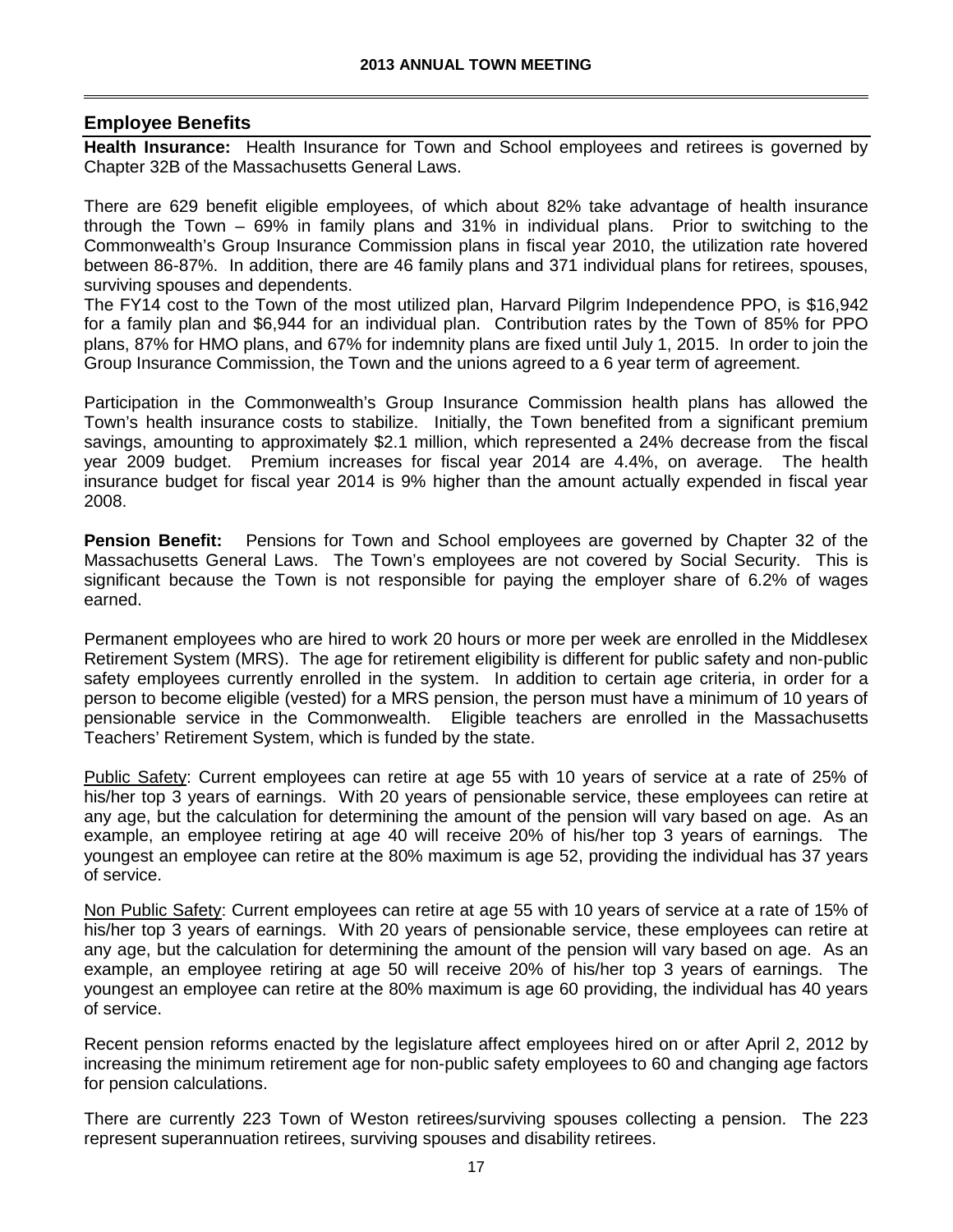The annual pensions received by Weston retirees are, for the most part, modest. Superannuation retiree data provided by Middlesex Retirement System shows that, as of December 2012, approximately 65% (111 out of 171 superannuation retirements) of retirees were collecting an annual pension of less than \$20,000. Forty-eight retirees were collecting an annual pension between \$20,000 and \$49,999 and 12 retirees were collecting pensions between \$50,000 and \$79,999.

**Pension Contribution by Employees:** Employees contribute a percent of their base salaries and other qualified compensation toward their pension. Contribution rates by employees are as follows:

| 11%                                       |
|-------------------------------------------|
| $9\% + 2\%$ of compensation over \$30,000 |
| $8\% + 2\%$ of compensation over \$30,000 |
| $7\% + 2\%$ of compensation over \$30,000 |
| 7%                                        |
| 5%                                        |
|                                           |

The annual assessment paid to the Middlesex Retirement System by the Town is primarily to pay for Weston's share of the unfunded pension liability for its employees and not to pay for benefits earned by current employees, since current employees, for the most part, fund their own pensions through their contributions.

If an employee works in various municipalities over the course of his or her career, each municipality has to forward the employee contribution to the Town from which s/he was previously employed. In essence, the pension contributions follow the employee from municipality to municipality. Effective January 1, 2011, when the employee retirees and chooses to take health benefits, the cost of the health insurance premium is prorated by the number of years the retiree worked for each Town, and each Town bears its prorated cost of the retirees health insurance premium.

More information can be found on the Middlesex Retirement System's website at [www.middlesexretirement.org.](http://www.middlesexretirement.org/)

### **Energy Savings**

In December of 2011, Weston completed the requirements to become designated by the Commonwealth of Massachusetts as a "Green Community." In being so designated, the Town has committed to ongoing efforts to conserve energy, including a 20% reduction in energy consumption over a five year period, and is eligible for grant funding to help achieve this goal. An Environmental Baseline Committee, appointed by the Board of Selectmen, analyzes and monitors energy usage in school and municipal buildings and, working with the Facilities Director and Permanent Building Committee, makes recommendations on energy saving projects with the most significant return on investment.

- The Facilities Department has undertaken various energy projects totaling \$2,063,779, of which state grants through the Green Communities program and rebates paid for \$864,490 or 42% of the cost of the projects.
- The purchase of streetlights from NStar, replacement of fixtures and bulbs, and contracting for maintenance on our own has resulted in a reduction of cost from a budget of \$129,000 in FY10 to a budget of \$44,000 in FY14.
- A recently appointed Solar Photovoltaic Panels Exploratory Committee is evaluating whether or not solar panels can be installed on any school or municipal property. The Committee is currently reviewing the feasibility of placing solar panels on the closed landfill off Church Street, which could produce over 20% of the Town's electricity use at substantial savings and no capital outlay.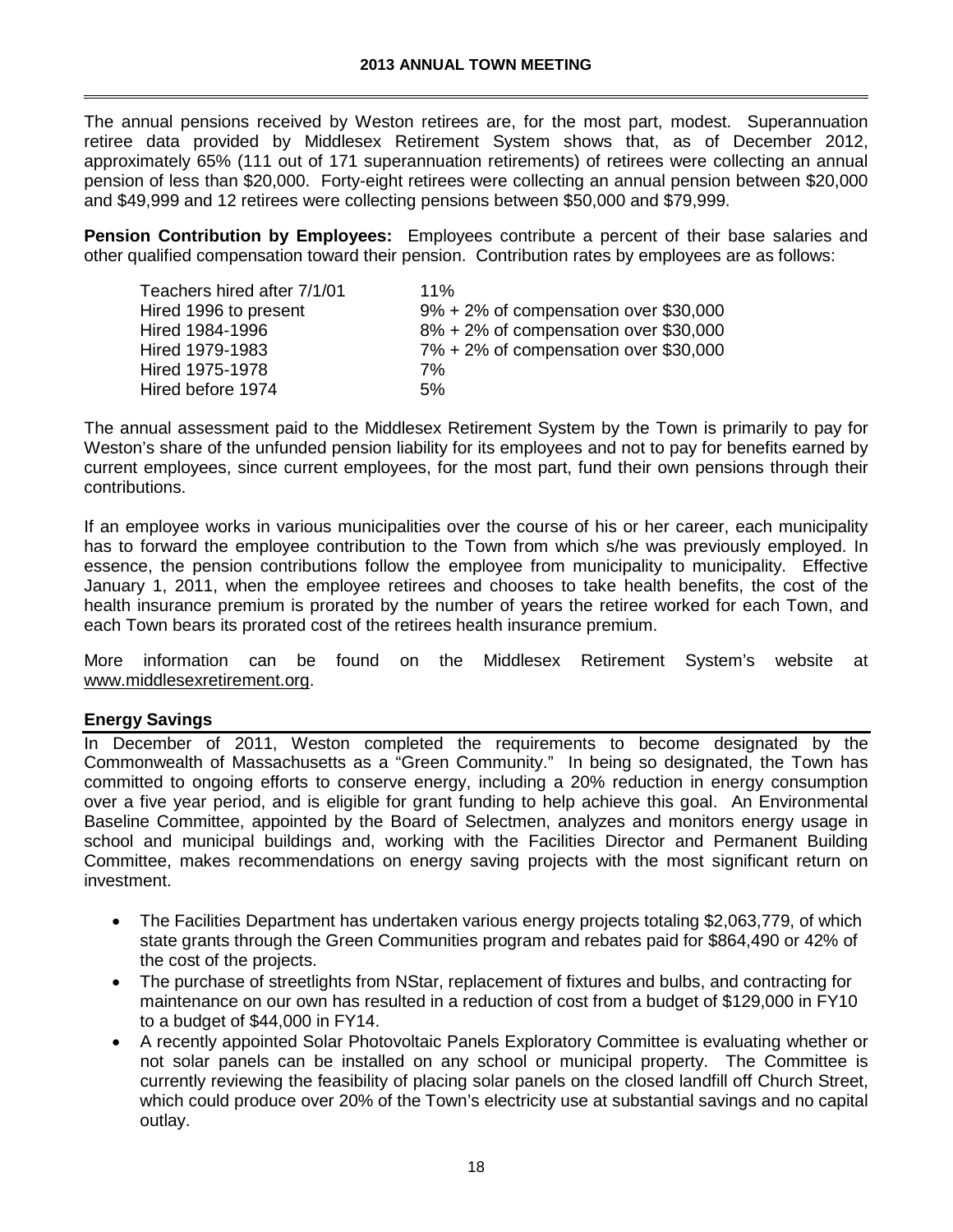• As a "Green Community," the Town has committed to purchasing more fuel efficient vehicles, which will reduce the cost of fuel.

## **School and Municipal Collaboration**

The School Department and various municipal departments regularly collaborate in order to leverage expertise, eliminate duplication, increase efficiency and produce savings without affecting the quality of school programs or municipal services. For example:

- A Town-Wide Facilities Director and Deputy Director oversee the maintenance of all Town buildings. Consistent and comprehensive maintenance and repair plans have been developed to improve quality and efficiency, and to establish standards and procedures for maintaining all of the Town's buildings. In addition, the Permanent Building Committee, a group of Weston residents with relevant expertise appointed by the School Committee and Selectmen, oversees all major construction and maintenance projects for school and municipal buildings.
- Utilities are purchased jointly to secure better prices.
- The expertise of the Public Works Department is used by the Schools to oversee contractors who are paving parking lots and driveways at the schools. The results are higher quality work and lower prices on those projects. When there are snowstorms, Public Works employees plow school roadways, working with School employees.
- The School Department's Director of Technology and Libraries serves as Town-wide Technology Director, which has resulted in more consistent purchasing and maintenance of technology equipment, leveraging of expertise and resources between departments, and implementation of Town-wide solutions.
- As of July 1, 2012, school bus mechanics were transferred to the Public Works Department to work with DPW mechanics in the new maintenance facility maintaining all Town and School vehicles.
- School bus drivers are used by the Council on Aging to transport seniors.

## **Regional Collaboration**

We have also been working to find opportunities for collaboration with other towns. The following initiatives have been implemented:

- Eight towns, including Weston, have worked together to provide paramedic service on a regional basis through Emerson Hospital, improving the level and quality of service previously provided.
- Weston, Wellesley, Needham and Wayland have formed a Veterans' Services District to share the services of full-time, professional Veterans' Services staff.
- Weston, Acton, Bedford, Concord, and Lexington have entered into an agreement with the Town of Sudbury to create a regional housing services office staffed by professionals employed by the Sudbury Housing Trust. Weston's participation is funded by Community Preservation Act funds and supports Weston's affordable housing efforts.

## **Fiscal Year 2015 Outlook**

As part of our financial planning process, we have made a financial projection for fiscal year 2015. At this time, we anticipate a potential budget shortfall of just over \$750,000 if we maintain the current level of services and educational programs. We anticipate increases greater than the inflation rate for employee benefits/health insurance, employee pension costs, and funding of the Town's liability for other post employment benefits or retiree health insurance (OPEB). We also anticipate level funding of State Aid. Below is a summary of the fiscal year 2015 projection.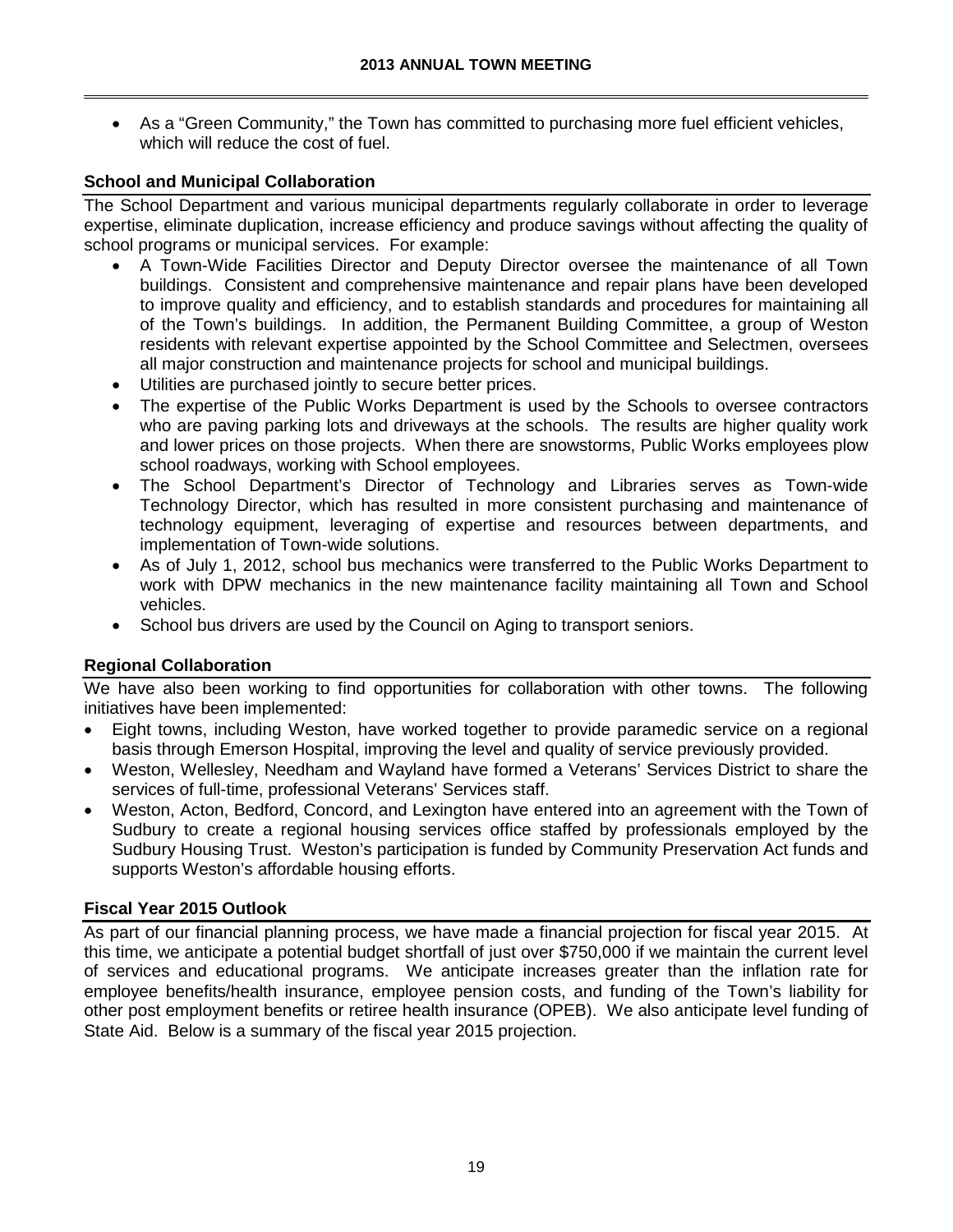#### **2013 ANNUAL TOWN MEETING**

|                                               | Recommended<br><b>FY14</b><br><b>Budget</b> | Projected<br><b>FY15</b><br><b>Budget</b> | \$<br><b>Inc</b> | %<br><b>Inc</b> |
|-----------------------------------------------|---------------------------------------------|-------------------------------------------|------------------|-----------------|
| Education                                     | 35,263,926                                  | 36,609,558                                | 1,345,632        | 3.8%            |
| Unclassified & Fixed Costs                    | 15, 175, 867                                | 16,058,136                                | 882,269          | 5.8%            |
| General Government                            | 17,919,322                                  | 18,333,989                                | 414,667          | 2.3%            |
| Stabilization, OPEB Trust & Separate Articles | 2,041,367                                   | 1.890.000                                 | (151, 367)       | $-7.4%$         |
| <b>Total Budget</b>                           | 70,400,482                                  | 72,891,682                                | 2,491,200        | 3.5%            |
| <b>Projected Revenue</b>                      | 70,400,482                                  | 72,140,026                                | 1,739,544        | 2.5%            |
| <b>Shortfall (Override Amount)</b>            | (0)                                         | (751, 657)                                | (751, 657)       |                 |

## **The Budget in Detail**

Below is a more detailed explanation of the fiscal year 2014 revenue estimates and recommended appropriations.

#### **Fiscal Year 2014 Revenue Projections**

|                                                 |                  |                           | <b>DOLLAR</b>              | <b>PERCENT</b> |
|-------------------------------------------------|------------------|---------------------------|----------------------------|----------------|
|                                                 | <b>FY2013</b>    | <b>FY2014</b>             | <b>CHANGE</b><br>FY13 - 14 | <b>CHANGE</b>  |
|                                                 | <b>Estimated</b> | <b>Projected</b>          |                            | FY13 - 14      |
| <b>PROPERTY TAX LEVY</b>                        | \$57,762,432     | \$60,114,231              | \$2,351,799                | 4.1%           |
| <b>STATE AID - CHERRY SHEET</b>                 | \$3,729,725      | \$3,655,344               | (\$74,381)                 | $-2.0%$        |
| <b>LOCAL RECEIPTS</b>                           | \$4,437,652      | \$4,459,168               | \$21,516                   | 0.5%           |
| <b>PRIOR YEAR BALANCES/OTHER</b>                | \$3,571,949      | \$3,689,000               | \$117,051                  | 3.3%           |
| <b>TOTAL PROJECTED REVENUES</b>                 |                  | \$69,501,758 \$71,917,743 | \$2.415.985                | 3.5%           |
| <b>REDUCTIONS IN REVENUES</b>                   | (2,014,404)      | (1,963,117)               | \$51,287                   | $-2.5%$        |
| <b>OTHER REVENUES</b>                           | 437,114          | 445,856                   | 8,742                      | 2.0%           |
| <b>AVAILABLE FOR APPROPRIATION \$67,924,467</b> |                  | \$70,400,482 \$2,476,014  |                            | 3.6%           |

**Tax Levy - \$60,114,231:** The property tax levy is increasing by \$2,351,799 or 4.1%. The property tax is the largest revenue source for the Town and provides more than 85% of total operating revenues. The provisions of Massachusetts General Laws, Chapter 59, section 21C (Proposition 2½) allow for an annual increase in the local property tax levy limit of 2.5% of the limit established in the prior fiscal year; For fiscal year 2014, this increase amounts to \$1,444,136. Unused tax levy capacity from the prior year in the amount of \$1,156,485 (to which 2.5% can be added) is also available. This unused tax levy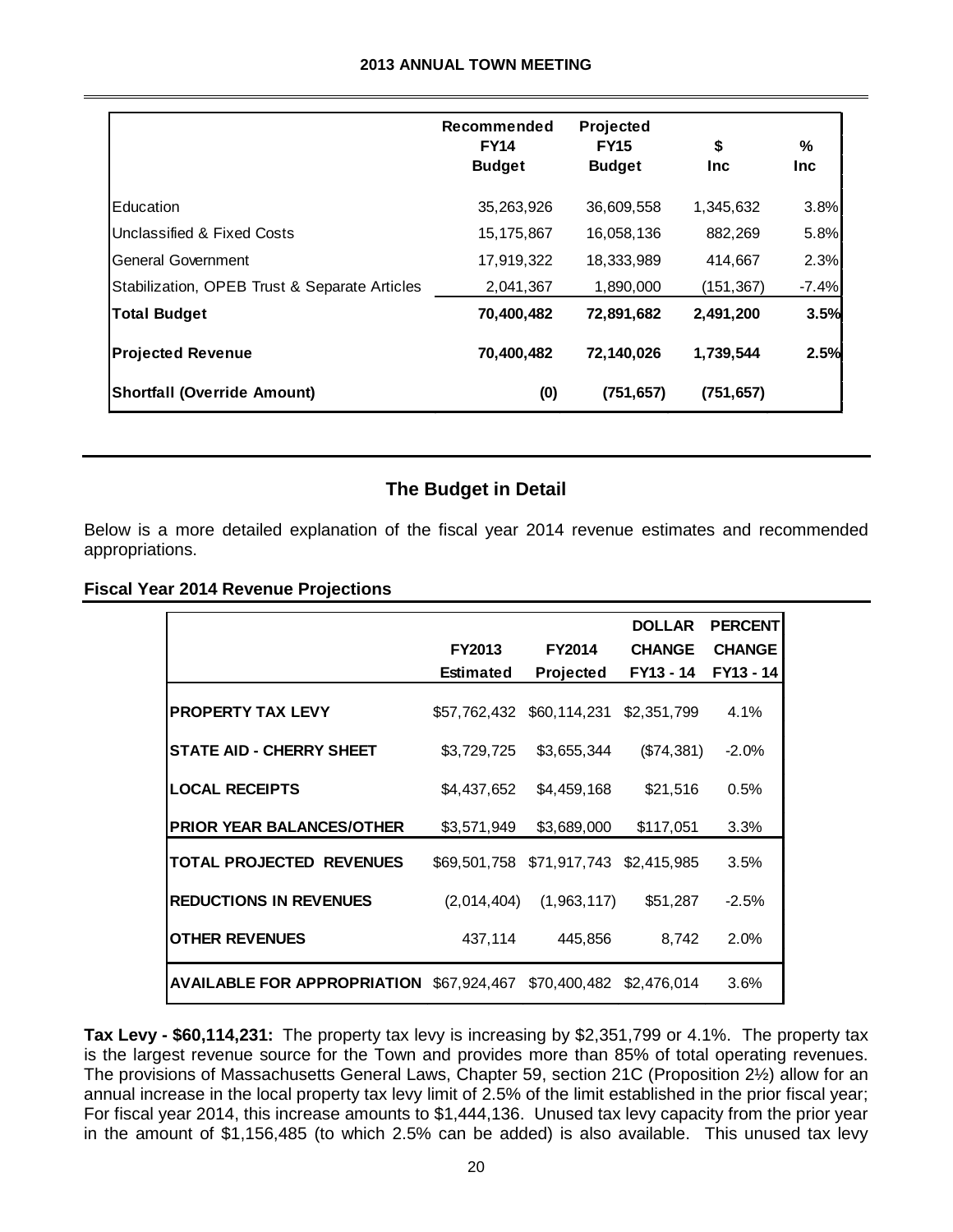results from an increase in the levy limit generated by new or changed properties (i.e., new growth).

In addition to the tax levy, the excluded debt service for capital projects is added for taxation purposes. There will be approximately \$7,781,831 in voter approved, issued and unissued, excluded debt service, which is an increase of \$1,034,575 or 15.3% from fiscal year 2013. This amount assumes approval of question 1 on the ballot at the Town election.

**State Aid - \$3,655,344:** At this time, we are projecting that State Aid will be level funded for fiscal year 2014. State Aid is made up of a variety of sources with different formulas. The largest component is Chapter 70 aid, which is meant to assist municipalities with the cost of education. Under State law, cities and towns also share in the proceeds of the State lottery. At the time of the printing of this report, the Legislature had not acted on the State budget, so final State Aid numbers are not known. The amount for State Aid includes \$724,226 for previous school construction projects.

|                            | FY2011<br><b>ACTUAL</b> | <b>FY2012</b><br><b>ACTUAL</b> | <b>FY2013</b><br><b>TAX RECAPI</b> | <b>FY2014</b><br><b>PROJ</b> | <b>SCHG</b> | %CHG    |
|----------------------------|-------------------------|--------------------------------|------------------------------------|------------------------------|-------------|---------|
| <b>STATE AID</b>           |                         |                                |                                    |                              |             |         |
| Chapter 70 (school aid)    | 2,406,938               | \$2,419,859                    | \$2,512,979                        | \$2,512,979                  | \$0         | 0.0%    |
| Lottery Aid                | 316,391                 | \$293,515                      | \$316,391                          | \$316,391                    | \$0         | 0.0%    |
| Dist., reimb., offsets     | 92,138                  | \$112,465                      | \$101,748                          | \$101,748                    | \$0         | 0.0%    |
| <b>School Construction</b> | 1,454,017               | 798,603                        | 798,607                            | 724,226                      | (\$74,381)  | $-9.3%$ |
| <b>Total State Aid</b>     | 4,269,484               | 3.624.442                      | 3,729,725                          | 3.655.344                    | (74, 381)   | $-2.0%$ |

**Local Receipts - \$4,459,168:** The largest source of revenue in this category is motor vehicle excise tax, which is assumed to be at the same level in fiscal year 2014. Small increases in ambulance fees and payments in lieu of taxes are projected; investment income is expected to decline.

**Prior Year Balances/Other - \$3,689,000:** The Board of Selectmen is recommending the use of \$2,300,000 in free cash to support the operating budget, the same as was used for the fiscal year 2013 budget. An additional \$860,000 in free cash, \$119,000 more than in fiscal year 2013, is proposed to pay for a variety of cash capital items that tend to be one-time in nature. Overlay surplus amounting to \$213,000 has been released by the Board of Assessors, which is a \$3,000 increase from what was used for the fiscal year 2013 budget. Finally, \$250,000 is again proposed to be transferred from the Well Litigation Settlement Fund-Principal to help fund the Town's reserve accounts.

**Revenue Offsets - \$1,963,117:** This category reflects offsets to revenues for certain accounts that do not require Town Meeting appropriation but are, in fact, obligations of the Town. The annual contribution to the Recreation Enterprise Fund is \$461,655 for fiscal year 2014, representing approximately 30% of the Recreation budget; the remainder is funded through user fees.

**Other Revenues: - \$445,856:** This category includes reimbursement to the general fund from the Water and Brook School Apartments Enterprise funds for employee benefits, insurance, and other costs budgeted in the general fund that support the operation of the Water Division and the Brook School Apartments.

### **Fiscal Year 2014 Budget Highlights – Recommended Appropriations**

The final proposed budget presented on pages 8-10 of this document has been approved by the Finance Committee and is recommended to Town Meeting by the Board of Selectmen. Highlights include: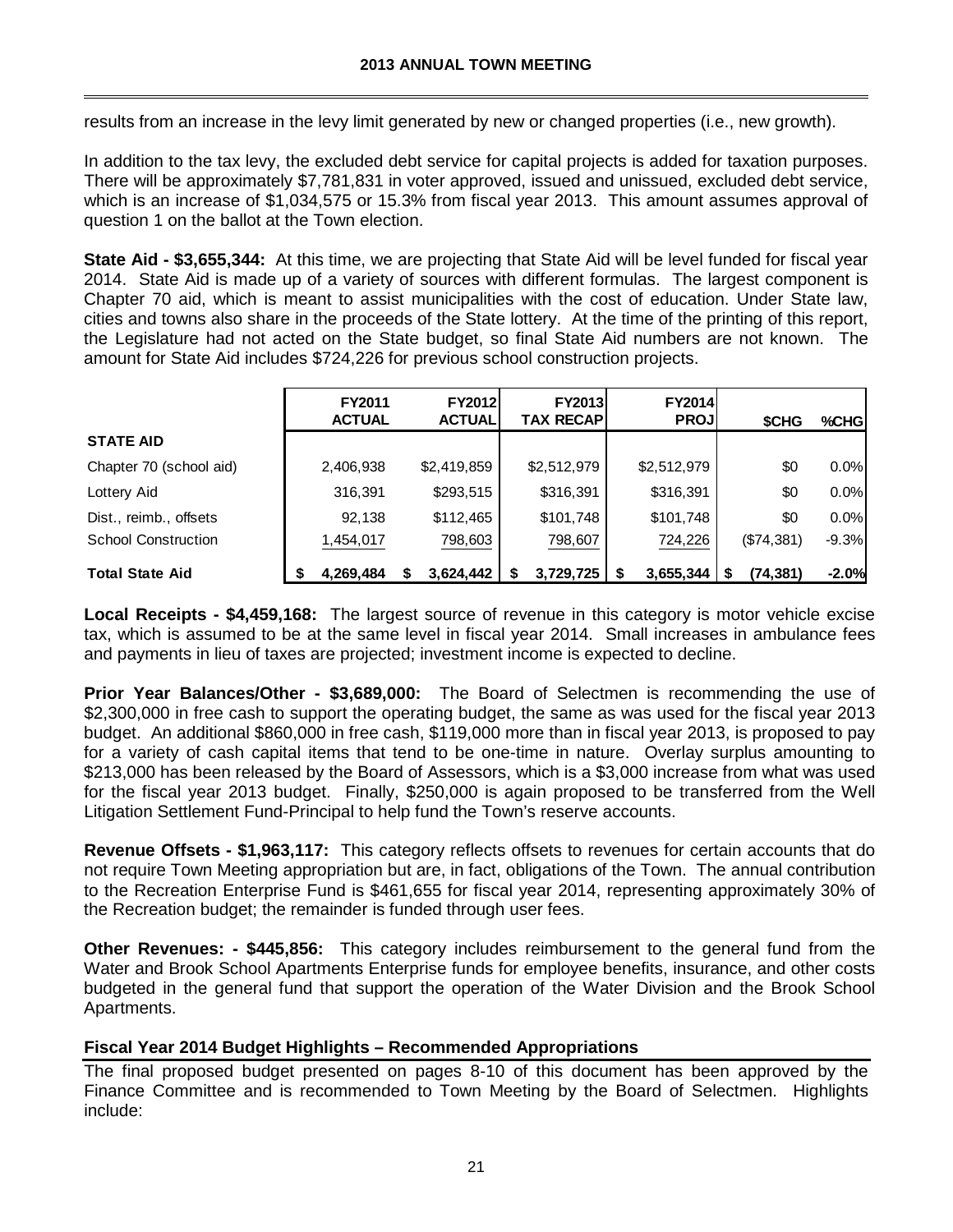### **Unclassified**

The Unclassified portion of the Town budget represents those fixed costs which are not generally attributed to any one department or service, and includes insurances and employee benefits for all Town departments, including the School Department.

The category of **Insurance**, which totals \$690,000, and is level funded for fiscal year 2014, includes **Workers' Compensation, Unemployment Compensation, Property, Liability and Motor Vehicle Insurance.**

The category of **Fringe Benefits** is increasing overall by 4.6% and includes:

**Insurance, Group Health/Life, Medicare - \$9,868,593**: Beginning in fiscal year 2010, Town employees and retirees were enrolled in the health insurance plans managed by the Commonwealth of Massachusetts' Group Insurance Commission (GIC). The result of this change was a savings of approximately \$2.1 million in fiscal year 2010 from what was budgeted in fiscal year 2009. The amount budgeted in fiscal year 2014 is only 9% more than the amount actually expended in fiscal year 2008.

**Contributory Retirement - Middlesex - \$3,876,306**: The Town is part of the Middlesex Retirement System (MRS), which serves 39 municipalities and a number of special governmental districts. Both employees and the Town contribute to a fund that is used to pay current and future pension benefits. For fiscal year 2014, the Town's pension assessment is increasing by \$228,212 or 6.3%. As of January 1, 2012, the Town's pension liability was under funded by approximately \$52.7 million. The funding schedule adopted by MRS will provide for payment in full of the unfunded liability by 2035.

Remaining line items in the Unclassified budget include:

**Street Lighting - \$44,000**: The street lighting budget is decreasing by \$10,000 because the annual maintenance contract was recently re-bid and the price dropped substantially.

**Reserve Fund - \$540,000**: The Reserve Fund is available for use by the Finance Committee for extraordinary and unforeseen expenses during the year. A summary of reserve fund transfers for fiscal years 2009 through fiscal year 2013 to date can be found in Appendix 2.

**Debt Service - \$46,968**: This only represents debt service within the tax levy and is reduced by \$6,891. This amount assumes that there will be a favorable vote on the May 11 Town Election ballot to exclude capital projects proposed for funding in fiscal year 2014. Proposition 2½ excluded debt service is approximately \$7,781,831 including proposed capital projects and assuming passage of the Proposition 2½ debt exclusion question.

### **General Government**

This category includes the Town Manager's Office (which staffs the Board of Selectmen and includes the Human Resources function), Legal Expenses, Facilities Maintenance (Town Hall, Josiah Smith Tavern, Old Library), Town Clerk and Registrars of Voters, Information Systems, and Town Meeting Committees. Overall, this category is increasing by \$68,554 or 3.8%. Budget highlights include:

**Town Manager's Office - \$576,058**: There is a \$10,000 increase in salaries to provide additional hours for the webmaster and address the increased workload related to liquor licensing and other demands. An additional \$5,000 is included for municipal costs related to the Town's  $300<sup>th</sup>$  birthday celebration. A \$35,000 appropriation is recommended for the Selectmen's Consulting & Professional Services account to replace funds used in the current year for the Police Station Feasibility Study and provide funds to conduct a Town-wide survey of residents.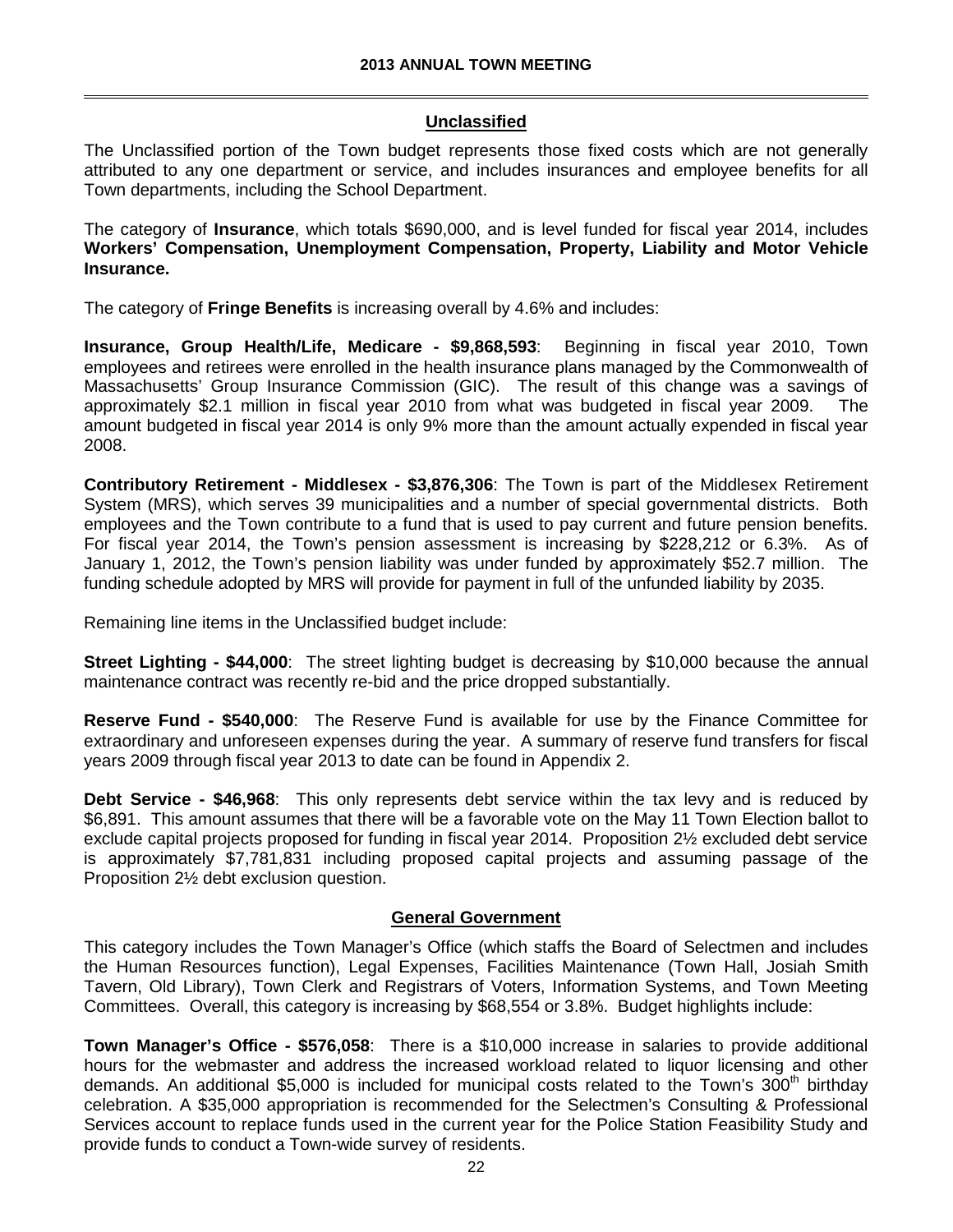**Merit Pay (Transfer Account) - \$71,920**: This amount is the recommended budget for merit pay increases for non-represented employees.

**Legal Expenses - \$190,000**: This account is for Town Counsel and municipal Labor Counsel services, and the amount represents a \$25,000 decrease.

**Facilities Maintenance - \$178,180:** This recommended budget amount covers the cleaning and custodial support of the Town Hall and minimal costs related to the Josiah Smith Tavern and Old Library building. It includes custodial services, utilities, and supplies for the three buildings. All costs for repairs and maintenance are included in the Town-Wide Facilities budget

**Town Clerk/Registrars of Voters – \$185,515**: This budget includes funding for one municipal election and a special State Primary and Election for a vacant U.S. Representative seat, if needed.

**Information Systems - \$666,443**: This budget supports the information systems for all municipal departments. \$42,500 is included for half the cost of a SAN (storage area network) device to be shared with the Schools.

**Senior Service Program - \$15,000:** The Senior Service Program allows qualified elderly and disabled property owners to work for the Town. Individuals are paid up to \$1,000, which is applied to their property tax bill. A total of fifteen qualified taxpayers may participate in this program.

### **Facilities Town-Wide**

**Facilities Town-Wide - \$1,308,153:** This budget includes the repair, maintenance, and oversight of all municipal and school buildings and facilities. It includes the salaries for the Director, Deputy Director, and Facilities Coordinator, as well as the repair and maintenance costs for all buildings (except the Community Center, Brook School Apartments, and Water Division facilities, which are budgeted in enterprise funds), and the Facilities Improvements Town-Wide continuing balance account. Utilities, supplies, and the cost of other personnel (custodial, maintenance, school grounds) remain in departmental budgets for each building. Energy improvements to comply with requirements of the Green Communities program are being handled within this budget. The amount for the Town-Wide Facilities Improvements account is increasing by \$20,948, or 5%, as recommended by the Town's comprehensive reserve policy.

### **Finance**

**Finance - \$808,345:** This category includes the Finance Committee, Finance Director, Board of Assessors and Assessors' Office, Town Accountant's office, and Treasurer/Collector's office. Additional funds are included as follows: \$3,000 for the annual audit, \$6,750 for consulting services for the Assessors' office, related to the triennial certification of values, and \$4,500 for bank fees. Overall, this budget is increasing by \$29,704 or 3.8%.

## **Planning, Land Use & Inspectional Services**

**Planning, Land Use & Inspectional Services - \$722,434**: This category includes Inspectional Services, Zoning Board of Appeals, Planning Board, Conservation Commission, Historical Commission and Crescent Street Historic District Commission. This budget also includes the salaries for the staff that supports all of these boards and commissions. The Inspector of Buildings has been designated Land Use Coordinator and is responsible for overseeing all land use functions in this category except the Planning Board. \$16,000 is included for the purchase of a vehicle for the Inspector of Buildings for his use in conducting inspections. Overall, this budget is increasing by \$24,184 or 3.5%.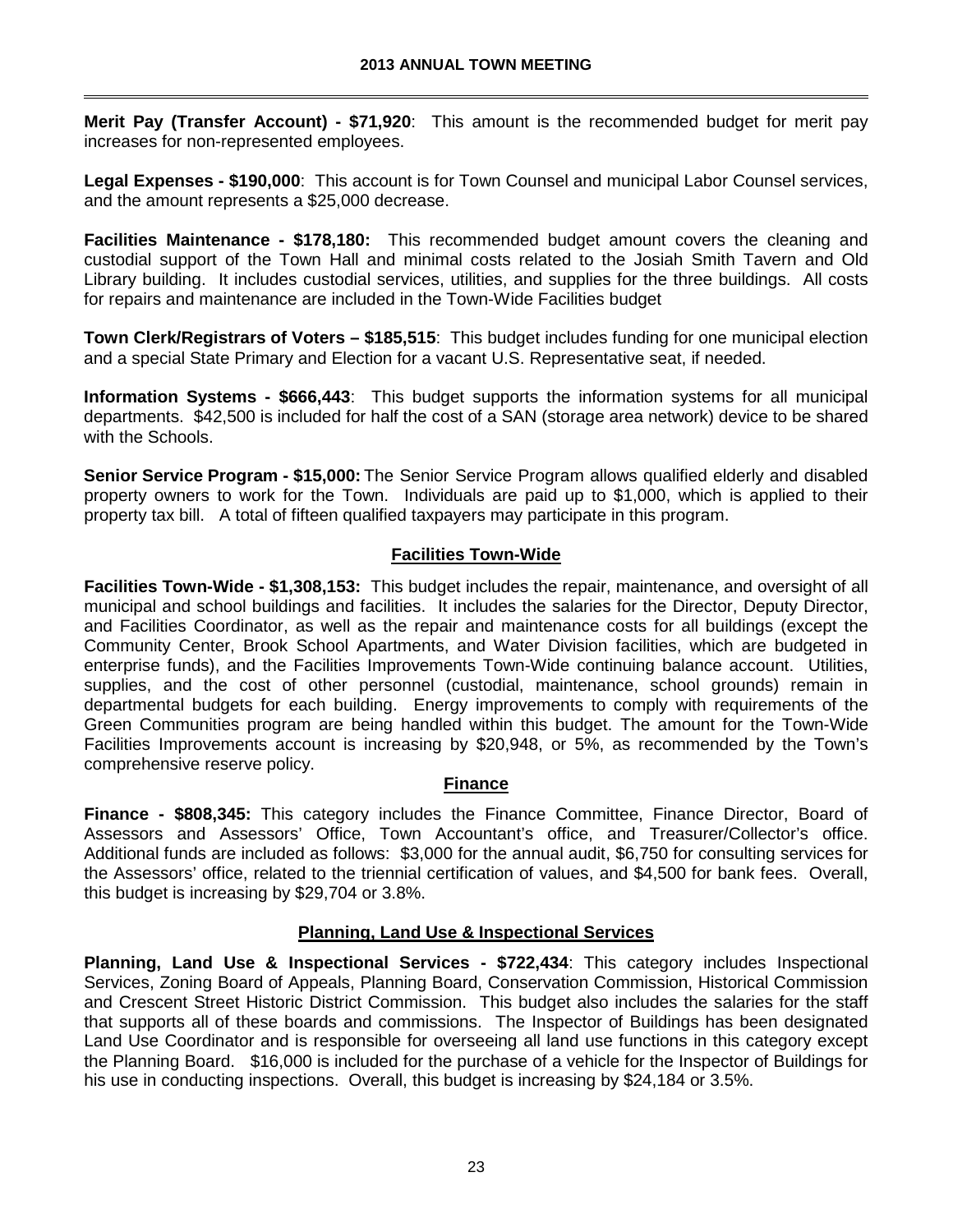## **Public Safety**

This category includes Police, Fire, and the Animal Control Officer, and it is increasing by \$87,541 or 1.4%. Budget highlights include:

**Police Department - \$3,068,352**: The overtime budget is increasing by \$39,000 to provide a police officer at the Brown/Wellesley/Middle School driveway intersection on school days until a permanent solution to the traffic problem in that location is found. The equipment budget includes \$75,000 for replacement of two cruisers, \$8,000 for four automatic external defibrillators, and \$8,000 for a new copier/scanner.

**Fire Department - \$3,213,675**: An incremental increase of \$2,837 is included to promote a Captain to a newly created position of Deputy Chief. \$45,000 is included for continued replacement of thermal imaging cameras, multi-gas meters, and air bags.

**Animal Control Officer - \$27,785**: The recommended budget is decreasing overall by 2.1%. This budget provides for the salary and supplies for a part-time animal control officer whose job it is to enforce the Town's dog by-law as well as to perform inspections and other work for the Board of Health related to animals. This budget is primarily funded by commercial dog walker fees and resident dog licensing fees.

### **Public Works**

**Public Works - \$4,059,698**: The recommended budget for Public Works is decreasing by \$360,134 or 8.1% and includes Administration, Highways, Storm Water Management, Recycling and Solid Waste, Vehicle Maintenance, Parks and Cemeteries, Snow and Ice Control, and Tree Warden.

Electricity has been reduced by \$20,000 or 33% and natural gas by \$6,300 or 26% based on the actual costs of the new facility. The part-time stormwater engineer was made full-time, which was funded with the savings from eliminating a full-time laborer in the Stormwater Division.

In the Equipment Maintenance Division, overtime has been reduced by \$9,000 and expenses by \$10,000 due to efficiencies achieved with the consolidation of maintenance of school and police vehicles by the DPW.

Ongoing amounts for construction of public ways, departmental equipment, sidewalk maintenance, stone retaining wall repairs, and guard rail improvements are level funded.

The Water Division budget is approved separately at the annual town meeting as an enterprise fund.

**Water Division (Enterprise Fund) - \$2,968,296**: Overall, the recommended budget is increasing by \$275,479, or 10.2%. This is almost entirely the result of an increased assessment for water from the Massachusetts Water Resources Authority (MWRA) because of an increase in residential water consumption in 2012 of 70 million gallons.

### **Health and Human Services**

This category includes the Board of Health, Mosquito Control, Council on Aging, and Veterans' Services, and it is increasing by \$30,377 or 4.6%. Budget highlights include:

**Board of Health - \$263,992**: The Board of Health provides services related to public health, enforcement of the State Sanitary and Environmental codes, and emergency preparedness. addition, \$25,000 is included for mental health services and is paid to Human Relations Service (HRS) in Wellesley to serve as a resource to Town departments and provide direct services to Weston residents.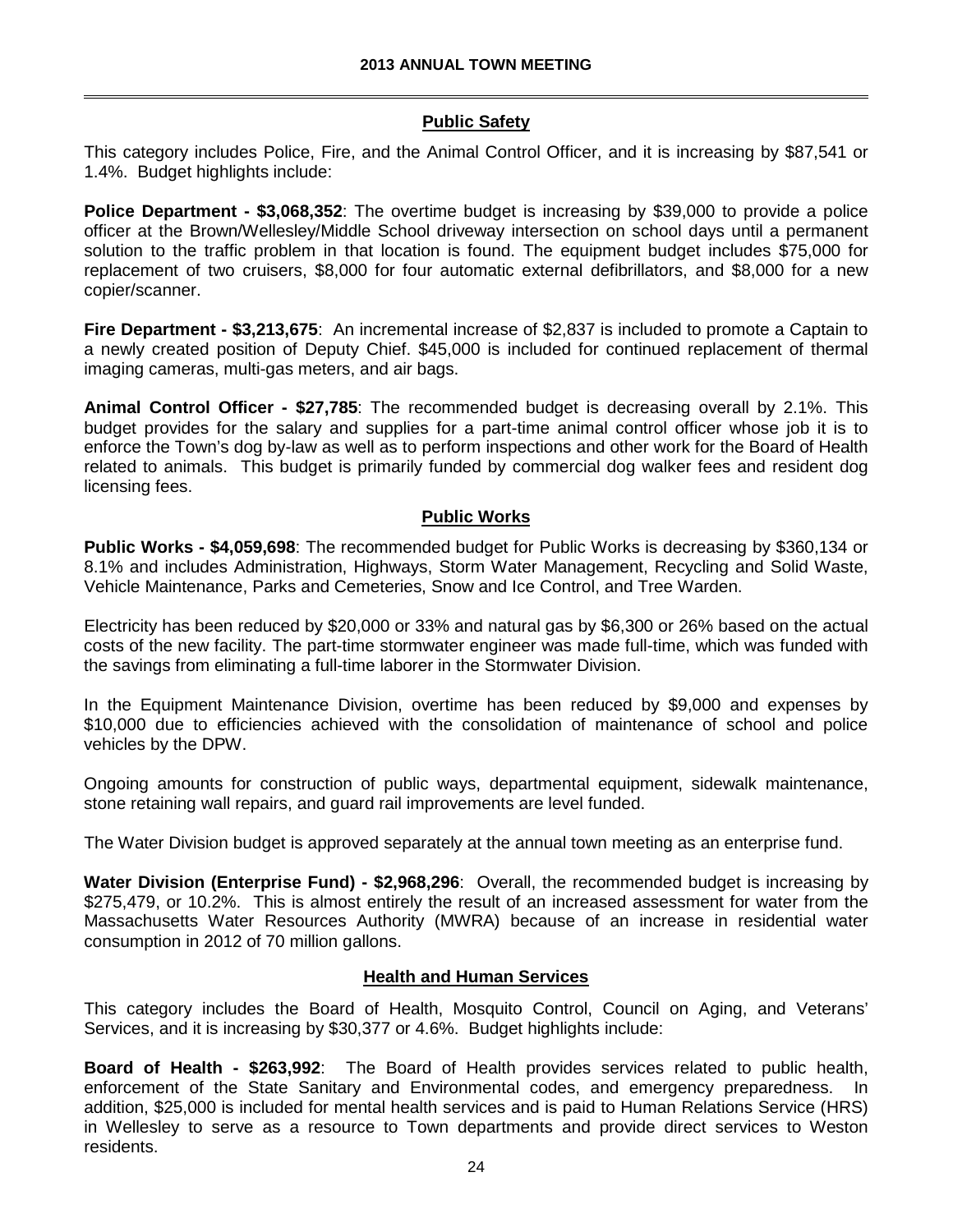**Mosquito Control, E. Middlesex Project - \$37,677:** The E. Middlesex Mosquito Control Project conducts a program in Weston consisting of mosquito and wetland surveillance, larval and adult mosquito control, ditch maintenance, wetland surveys and public education. The project also participates in the state's West Nile Virus surveillance program and a plan to prevent eastern equine encephalitis.

**Council on Aging - \$316,722**: The cost of software maintenance for new database software is included. An additional 10 administrative support hours/week is also included. Hours worked by volunteers constitute the equivalent of six full-time positions. The 2010 federal census data reports that 24.5% of Weston's residents are 60 years of age and older, an increase of 11.5% from the 2000 federal census data.

**Veterans' Services - \$73,044:** Weston is completing its third year of participation in a Veterans' Services District with the towns of Wellesley, Needham and Wayland. This allows Weston to share the services of a full-time Veterans' Services staff. The cost of Weston's participation in the District is increasing by \$8,044 to \$23,044, in anticipation of the state requiring more staff to support the District. The amount requested for payment of Veterans' benefits is \$50,000, to reflect actual cases in Weston. When Veterans' benefits are paid to an individual, 75% is reimbursed by the State.

### **Cultural and Leisure Services**

This category includes the Public Library and Recreation Department. Budget highlights include:

**Public Library - \$1,274,229:** An additional \$19,309 or 1.5% is recommended. Library circulation continues to increase annually, with over 435,000 items circulating last year. The self-checkout is still the third busiest in the Minuteman Library Network. The library is in the forefront of bringing new technologies to Weston residents with e-audio books and downloadable music.

**Recreation (Enterprise Fund) - \$1,673,077**: Program fees cover approximately 70 percent of the salaries and expenses for this department; the remaining 30 percent is funded by property taxes. For FY14, there will be a request for two amounts to be appropriated from retained earnings: \$46,543 to support the operating budget, because revenue for pool and camp programs will likely be reduced because of the Field School construction; and \$125,000 to purchase and install an emergency generator for the Community Center. The Community Center also houses the Council on Aging, whose programs have expanded in recent years.

## **Brook School Apartments**

**Brook School Apartments (Enterprise Fund) – \$1,113,955:** Rental income covers all operating costs of this facility, and Community Preservation funds cover a portion of the debt service. A payment in lieu of taxes of \$21,168 is included in this budget, in recognition of Town services provided to the residents of the Brook School Apartments. A capital improvements account has been established, and will be funded annually by transfers from retained earnings.

### **Schools**

Voters are referred to the School Budget report, which will be mailed to each household prior to the Budget Hearing on Monday, May 6, 2013. The total budget for the School Department is \$35,159,615, which is an increase of \$860,021, or 2.5% over the fiscal year 2013 budget.

The budget for Minuteman Regional Vocational Technical School District is increased by 27.3% to \$104,311. As of October 2012, four high school students from Weston were enrolled at Minuteman High School.